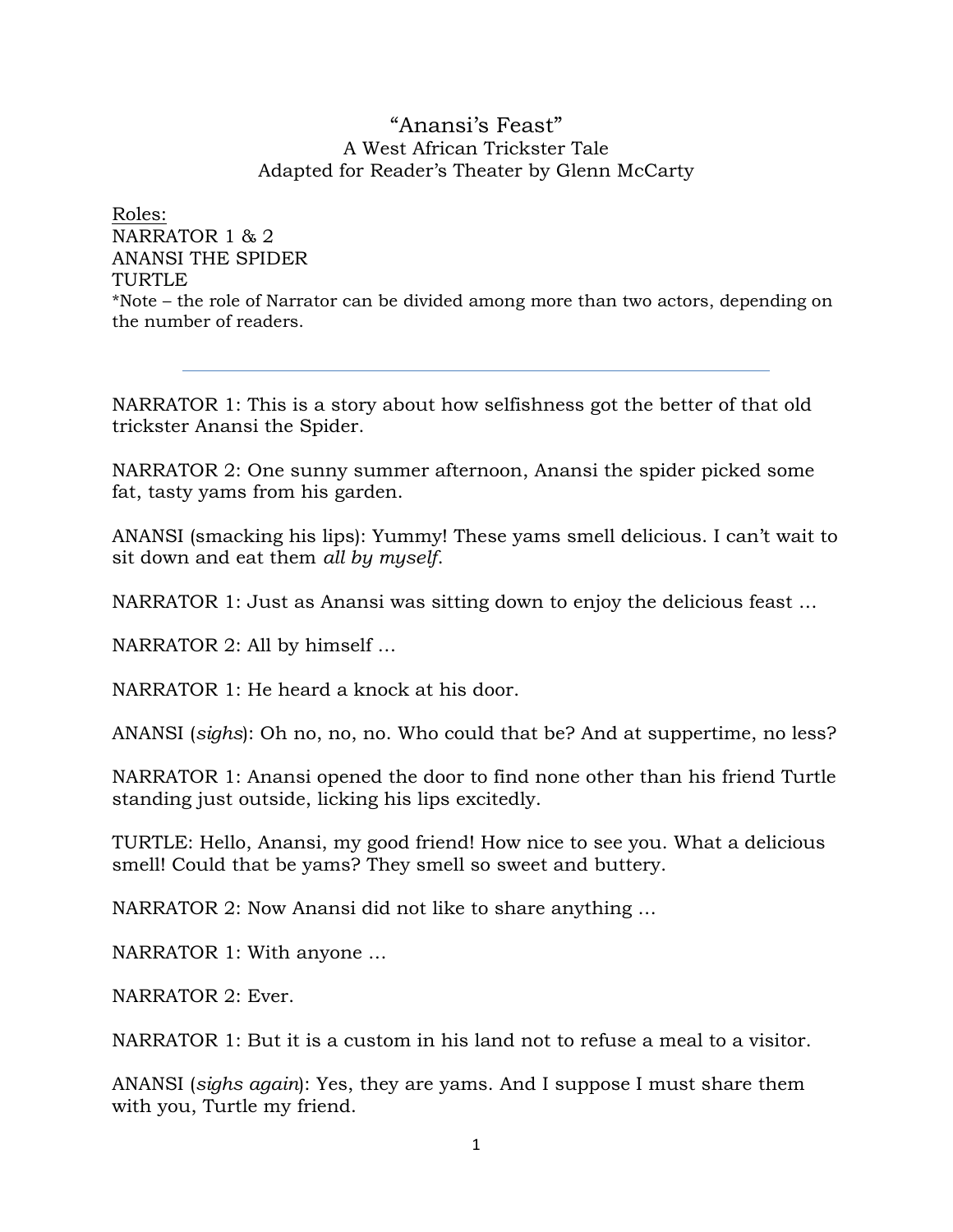NARRATOR 2: Turtle licked his lips again and scuttled to the table, where a big, steaming bowl of yams sat waiting. He reached a stubby arm toward one.

NARRATOR 1: As Turtle opened his mouth to east, Anansi's eyes lit up with an idea.

ANANSI: Oh, Turtle. Don't you know better than to eat a meal without washing your hands first?

NARRATOR 2: Turtle blushed and dropped the yam. He looked down at his hands.

TURTLE: Oh, my. I have been crawling all day, and my hands are filthy! I will wash them right away.

NARRATOR 1: So, Turtle got up and crawled slowly down the long, dusty hill to the river to wash his hands.

NARRATOR 2: All four of them.

NARRATOR 1: Then, he crawled slowly back up the long, dusty hill to Anansi's house.

NARRATOR 2: By the time he got back to the house, Anansi had already begun to eat. Turtle reached hungrily for a yam.

TURTLE: Okay, Anansi. I'm ready to dig in!

ANANSI: Turtle! Look at your hands. They're a mess! Go wash them this instant!

NARRATOR 1: Again, Turtle looked down at his hands.

TURTLE: Oh, no. They're filthy again from crawling up the long, dusty hill from the river.

ANANSI: Yes, they are.

NARRATOR 1: So, Turtle turned and again began the long, slow crawl down the road to the river to wash his hands.

NARRATOR 2: All four of them.

TURTLE: This time, I'll walk only on the grass to keep my hands clean on the way back up the hill.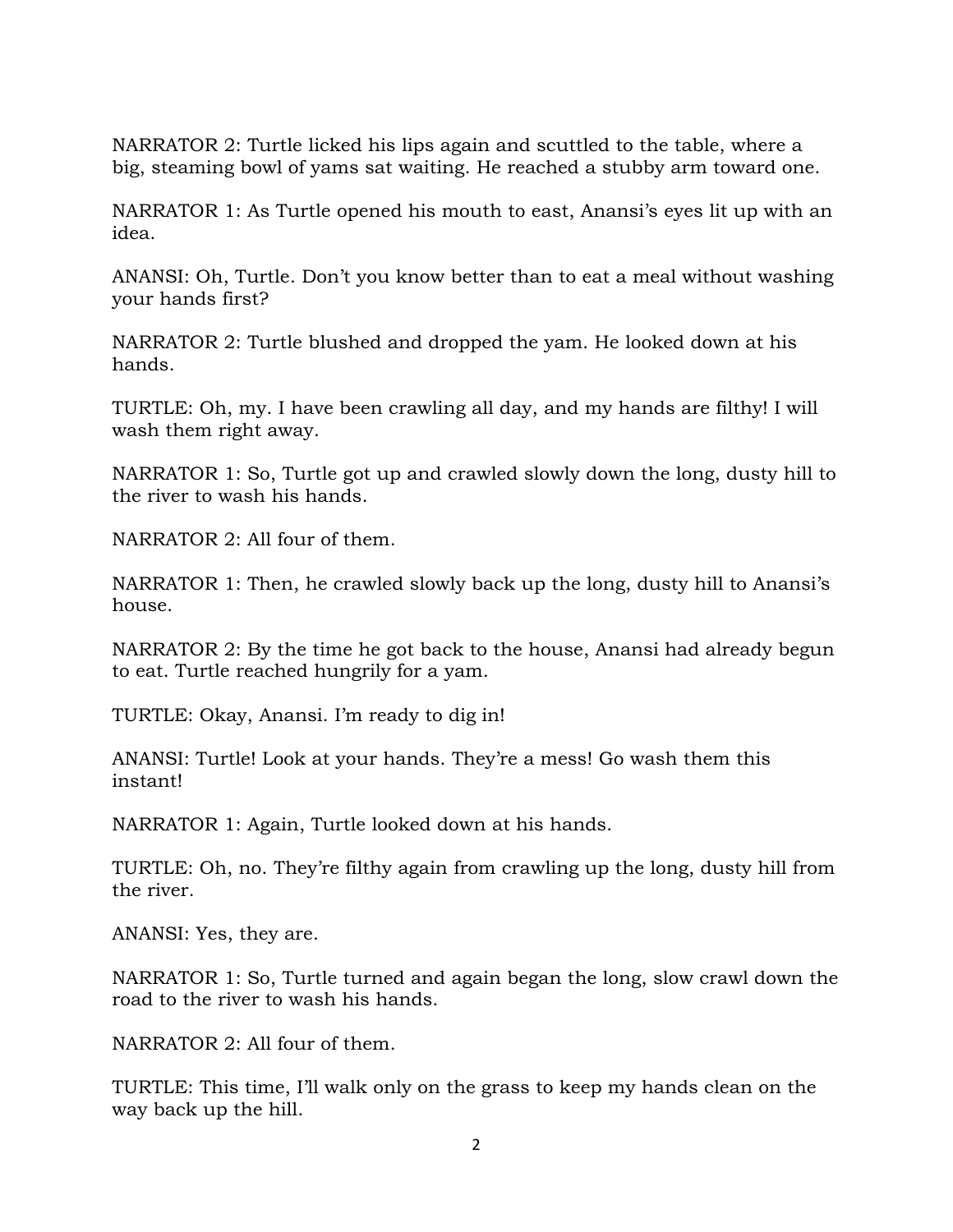NARRATOR 1: By the time, Turtle reached Anansi's house a second time, he found Anansi sitting at the table, popping the last morsel of yam into his mouth.

ANANSI: Oh, Turtle. I'm sorry, but you took far too long washing your filthy hands. I am finished with my meal. Too bad.

NARRATOR 2: Turtle's stomach rumbled with hunger, but he respectfully bowed his head.

TURTLE: Thank you for offering to share your meal with me. Someday you must come by my house to let me return the favor.

NARRATOR 1: A few days later …

NARRATOR 2: Anansi woke to a growling in his stomach.

ANANSI: I certainly don't feel like cooking this morning. I think I'll take Turtle up on his offer of a free meal.

NARRATOR 1: He arrived at Turtle's house just in time for breakfast, and found him sitting happily in a patch of sunshine next to the gurgling river.

TURTLE: Anansi! How good to see you! Have you come to join me for a meal?

ANANSI: You bet! I can't wait!

TURTLE: Follow me! The table is all ready for us.

NARRATOR 2: Turtle immediately dove into the water and swam to the bottom of the river, where his table was set.

ANANSI: Oh boy!

NARRATOR 1: Anansi jumped right in, but instead of sinking like he had hoped, he popped to the surface.

ANANSI: Grrr... Blub …

NARRATOR 2: He dove into the water again.

ANANSI: Grr… Blub…

NARRATOR 1: And a third time.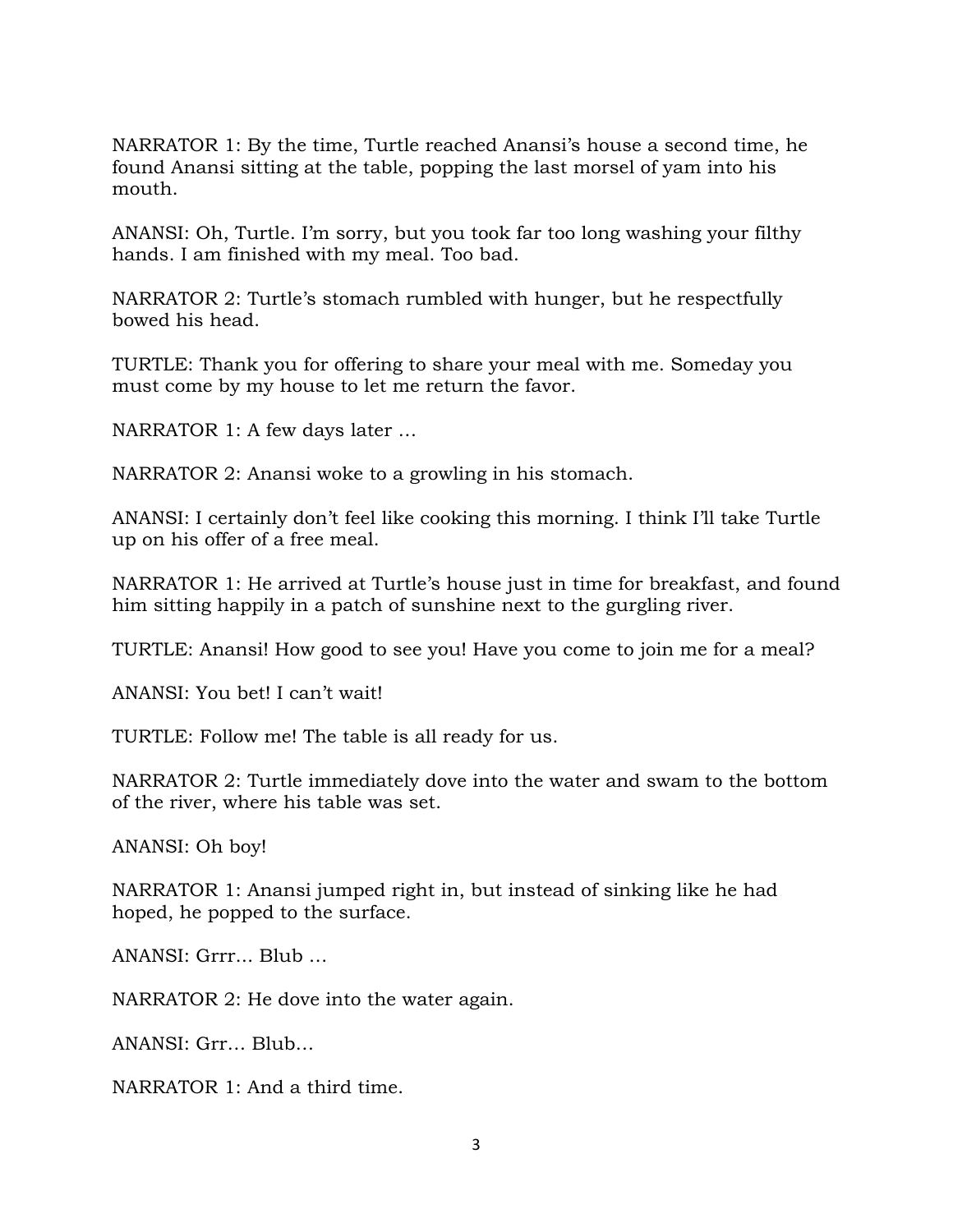ANANSI: Grr… Blub …

NARRATOR 2: Anansi tried everything. Running starts. Back flips. Belly flops. Nothing worked.

ANANSI: Argh! This is so frustrating!

NARRATOR 1: In the meantime, far below the water, Turtle was enjoying a tasty breakfast.

NARRATOR 2: Suddenly, Anansi had a brilliant idea.

ANANSI: I have a brilliant idea!

NARRATOR 1: He raced down the riverbank, grabbing stones and rocks, and stuffed them into the pockets of his handsome jacket.

NARRATOR 2: Soon, his pockets bulged with pebbles.

ANANSI: This time, I am sure to sink like a stone!

NARRATOR 1: Sure enough, Anansi dove into the water and fell quickly to the bottom, where he swam over to Turtle.

NARRATOR 2: The table was loaded with the most delicious, mouth-watering treats imaginable.

ANANSI: Pecan pie? Peach cobbler? Pot roast and potatoes? Yum, yum! Pass me some, Turtle.

TURTLE: Oh, Anansi. I'm sorry to tell you this, but in my country, we would never dream of wearing our jackets to the dinner table.

NARRATOR 1: Anansi looked up and noticed that Turtle had taken off his jacket before eating.

ANANSI (*sighs*): Ah, manners.

NARRATOR 2: Reluctantly, Anansi removed his jacket.

NARRATOR 1: As soon as it was off his shoulders, he floated back up to the surface, and popped out of the water onto the riverbank.

ANANSI: Whoops!